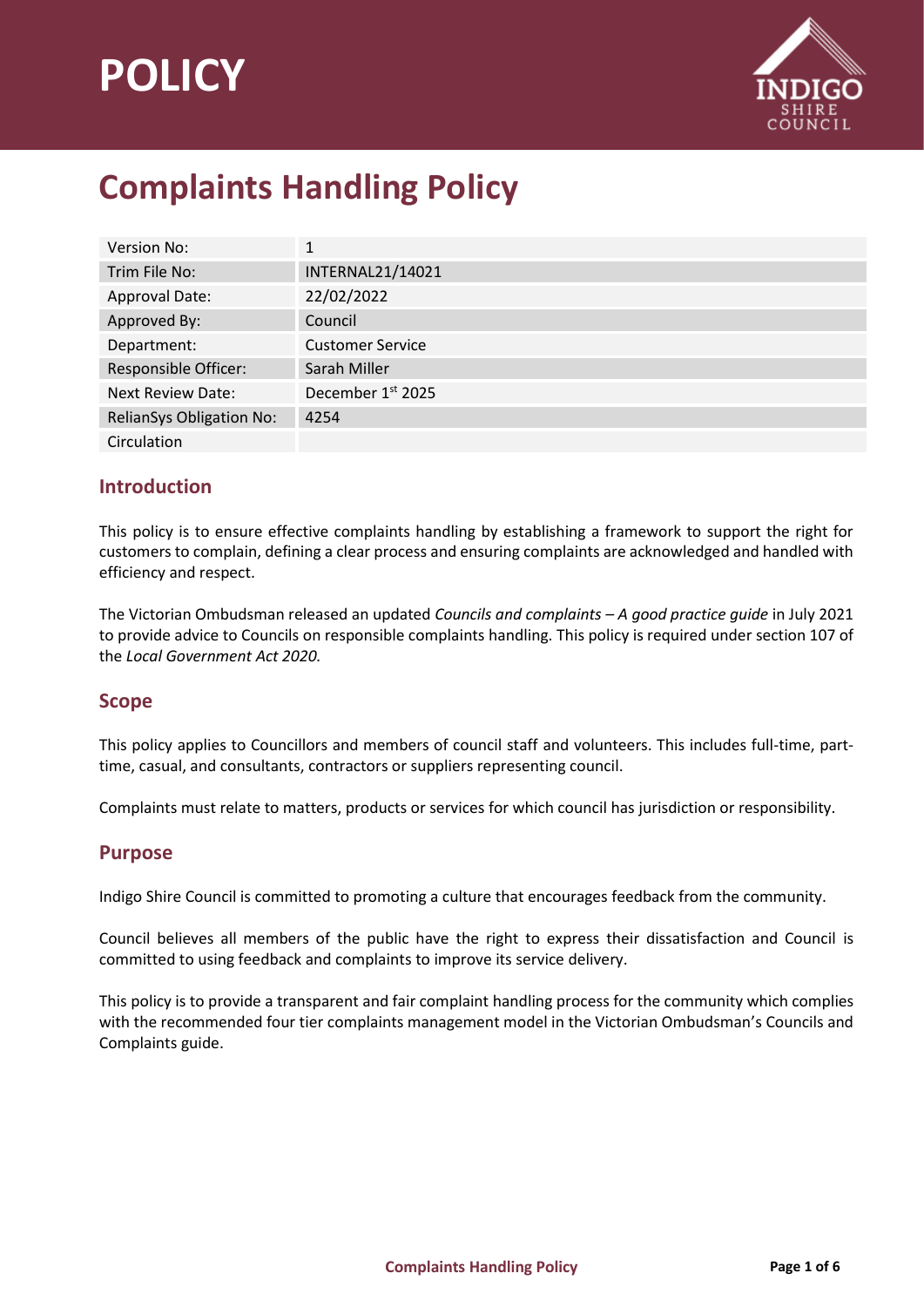# **Policy details**

When handling a complaint, staff will be guided by the following principles.

- **Commitment** complaint resolution is of the highest priority for council within available time and resources.
- **Accessibility**  There will be many methods to support our community's right to complain.
- **Transparency**  The complaint handling process will be transparent and communicated to the complainant.
- **Objectivity and Fairness** Complainants and staff will be treated with respect and courtesy.
- **Confidentiality**  Our complaints handling procedure protects the information of the complainant.
- **Accountability** Council is accountable for decisions made in the complaint handling process and will ensure all decisions made are informed, are subject to internal and external review where appropriate.
- **Continuous Improvement** The complaint handling process is under constant review to improve the customer experience for complainants.

#### **How to make a complaint**

- (a) In person at the following locations
	- 2 Kurrajong Way, Beechworth VIC 3747
	- 101 Ford Street, Beechworth VIC 3747
	- 40 Conness Street, Chiltern VIC 3683
	- 34 High Street, Yackandandah VIC 3749
	- 153 High Street, Rutherglen VIC 3685
- (b) By mail PO Box 28 Beechworth VIC 3747
- (c) Email info@indigoshire.vic.gov.au
- (d) Telephone 1300 365 003
- (e) The Indigo Shire Council website https://www.indigoshire.vic.gov.au/Contact-us
- **1. All complaint submissions, regardless of the above contact methods, will be treated fairly and equally.**
- **2. When lodging a complaint, complainants should be encouraged to supply the following information.**
	- (a) Name and contact details. Council will accept anonymous complaints, provided there is enough information to do so.
	- (b) The action, decision, service and/or policy that is the subject of the complaint.
	- (c) The reason for dissatisfaction.
	- (d) Relevant details such as dates, times, location, reference numbers (including permit numbers) and supporting documents where applicable.
	- (e) The outcome sought from making the complaint.
	- (f) Any communication needs.
	- (g) Any requests that another person or organisation assist or represent them to make and progress the complaint. Council will accept complaints from appropriately authorised representative.
- **3. Council staff must endeavour to assist people who wish to make a complaint and make initial contact within the Indigo Shire Council Customer Service Charter response times.**
- **4. If there is any specific communication needs or barriers, members of council staff must assist by:**
	- (a) Using an assistance service, such as an interpreter or teletype device/application.
	- (b) Talking with a complainant if they have trouble reading or writing.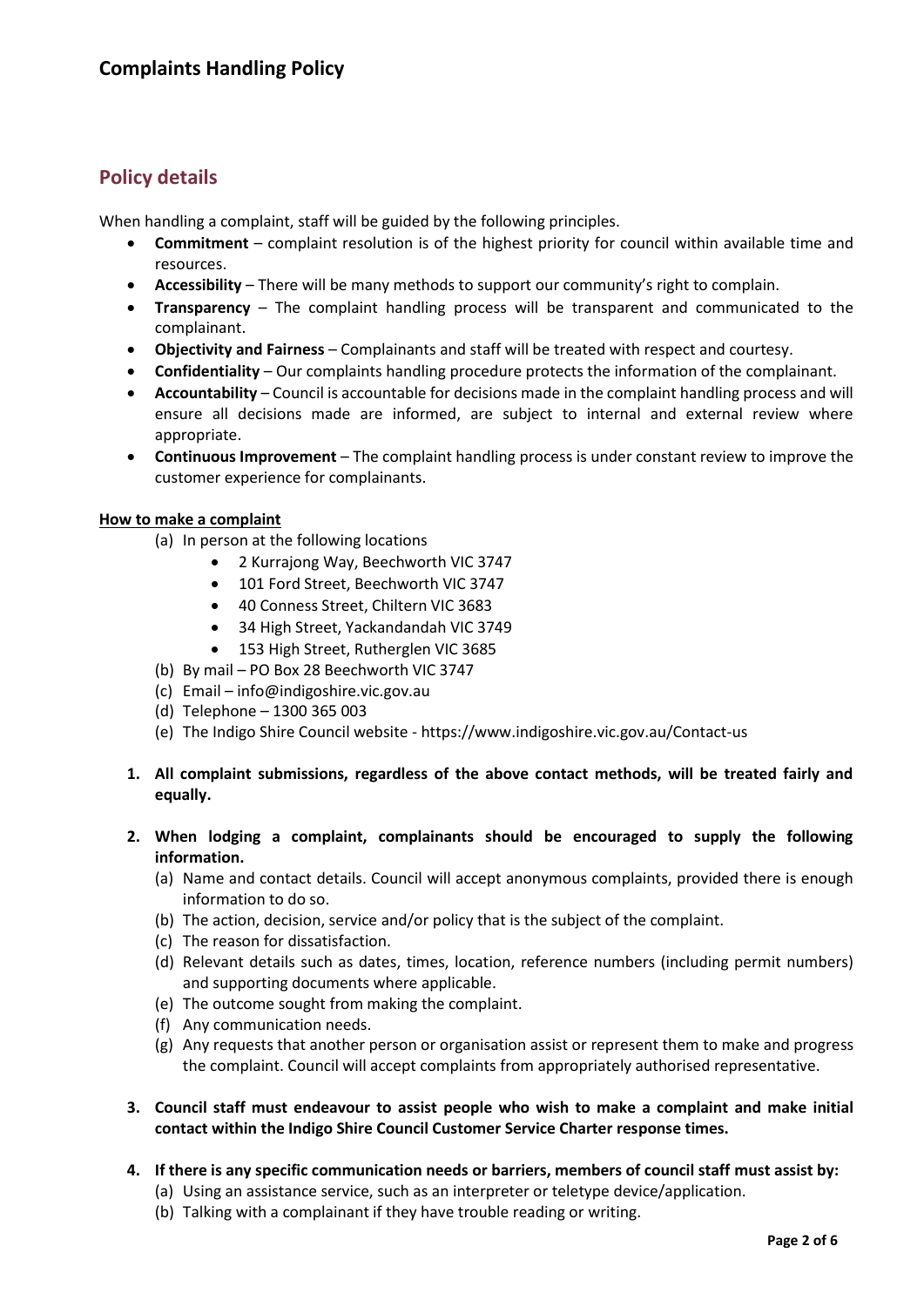(c) Communicating with another person acting on a complainant's behalf if the complainant cannot make the complaint themselves.

## **Unreasonable Conduct**

Council has zero tolerance for sexual harassment, violence and aggressive behaviour towards Councillors, employees, volunteers and contractors.

How Council manages unreasonable conduct is covered in Council's Dealing with *Unreasonable Conduct and Vexatious Behaviour CEO Directive.*

#### **Complaints Handling Process**

#### **1. Acknowledgement of complaint**

- (a) Council will endeavour to acknowledge and resolve complaints within the timeframes indicated in the Customer Service Charter.
- (b) If referred to a subject matter expert within council, this officer will make first contact within Indigo Shire Council Customer Service Charter response times. Depending on the complexity of the complaint, resolution may exceed the time thresholds detailed in the Customer Service Charter.
- (c) All complaints are recorded in internal systems with measures put in place to ensure each complaint receives a response.
- **2. Investigation of complaint (if required) by a relevant specialised (subject matter expert) officer**
	- (a) If a complaint is unable to be resolved on first-contact as it requires further investigation, a customer will be notified as soon as possible that their complaint is currently being investigated.

#### **3. Internal Review**

- (a) Each complaint will be reviewed on a monthly basis by the Executive Management Team to ensure the complaint has been handled in an appropriate manner. This process may lead to further investigation or contact in regards to the complaint.
- (b) If a complainant believes that their complaint has not been handled appropriately due to the reasons listed below, the customer may request the decision to be reviewed.
	- Unreasonable outcome.
	- Unreasonable handling of the complaint by council officers.
	- Believed conflict of interest.

#### **4. External Review**

(a) If the outcome of the internal review is deemed unreasonable and further attempts to resolve the complaint are exhaustive, the complaint may be escalated to an oversight body as listed in table 1 below by the complainant.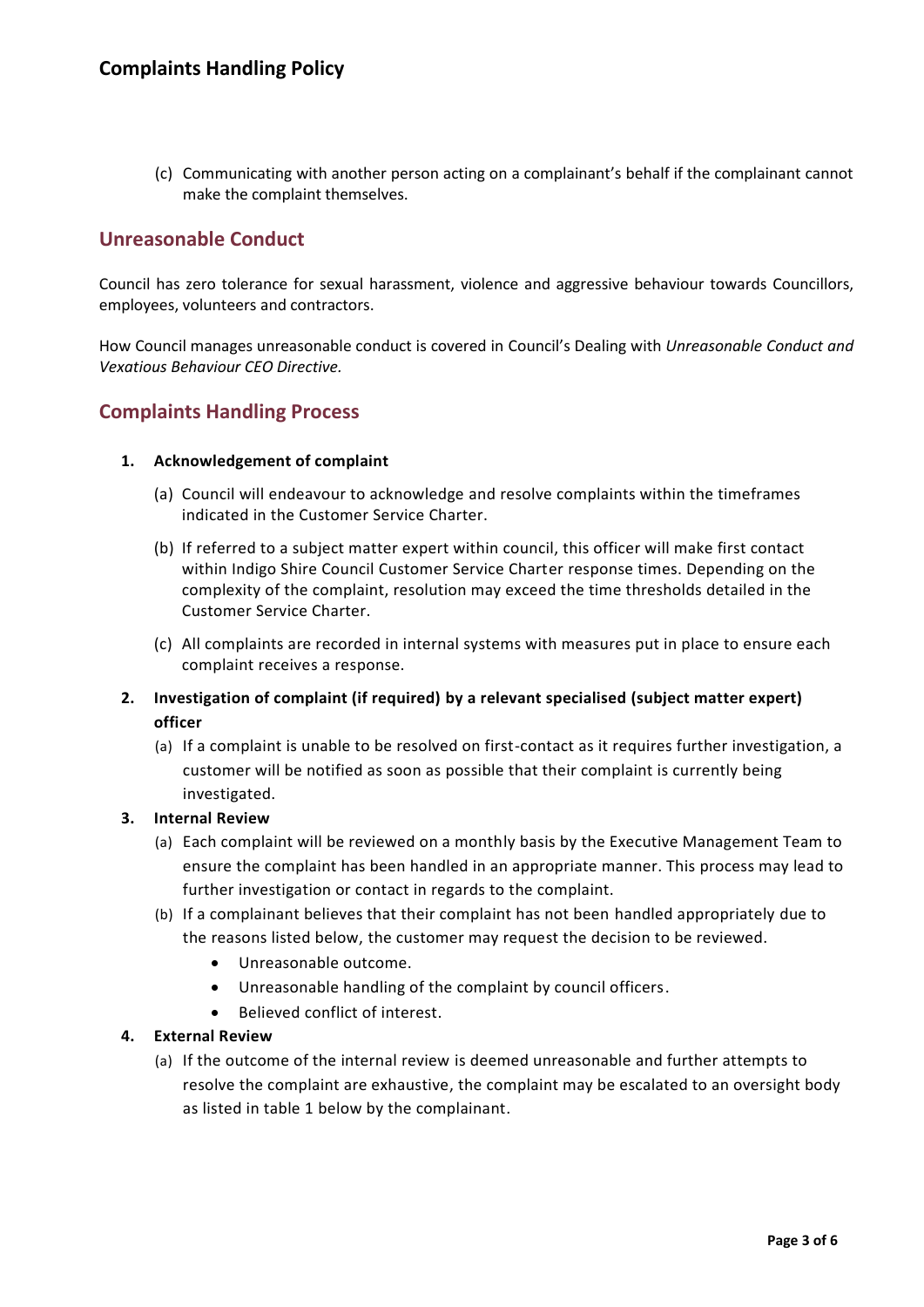| Complaint                                                                                                                                                                                                                                                 | Organisation to contact for external review                                                     |
|-----------------------------------------------------------------------------------------------------------------------------------------------------------------------------------------------------------------------------------------------------------|-------------------------------------------------------------------------------------------------|
| Actions or decisions of a council, members of<br>council staff and contractors<br>This includes failure to consider human rights or<br>failure to act compatibly with a human right under<br>the Charter of Human Rights and Responsibilities<br>Act 2006 | Victorian Ombudsman<br>www.ombudsman.vic.gov.au                                                 |
| Breaches of the Local Government Act                                                                                                                                                                                                                      | Local Government Inspectorate<br>www.lgi.vic.gov.au                                             |
| <b>Breach of privacy</b><br>Complaint about a freedom of information<br>application                                                                                                                                                                       | Office of the Victorian Information<br>Commissioner<br>www.ovic.vic.gov.au                      |
| Corruption or public interest disclosure<br>('whistleblower') complaints                                                                                                                                                                                  | Independent Broad-based Anti-corruption<br>Commission<br>www.ibac.vic.gov.au                    |
| <b>Discrimination</b>                                                                                                                                                                                                                                     | Victorian Human Rights and Equal<br><b>Opportunity Commission</b><br>www.humanrights.vic.gov.au |
| Council elections                                                                                                                                                                                                                                         | Victorian Electoral Commission<br>www.vec.vic.gov.au                                            |

*Table 1: Overseeing Governing Organisations*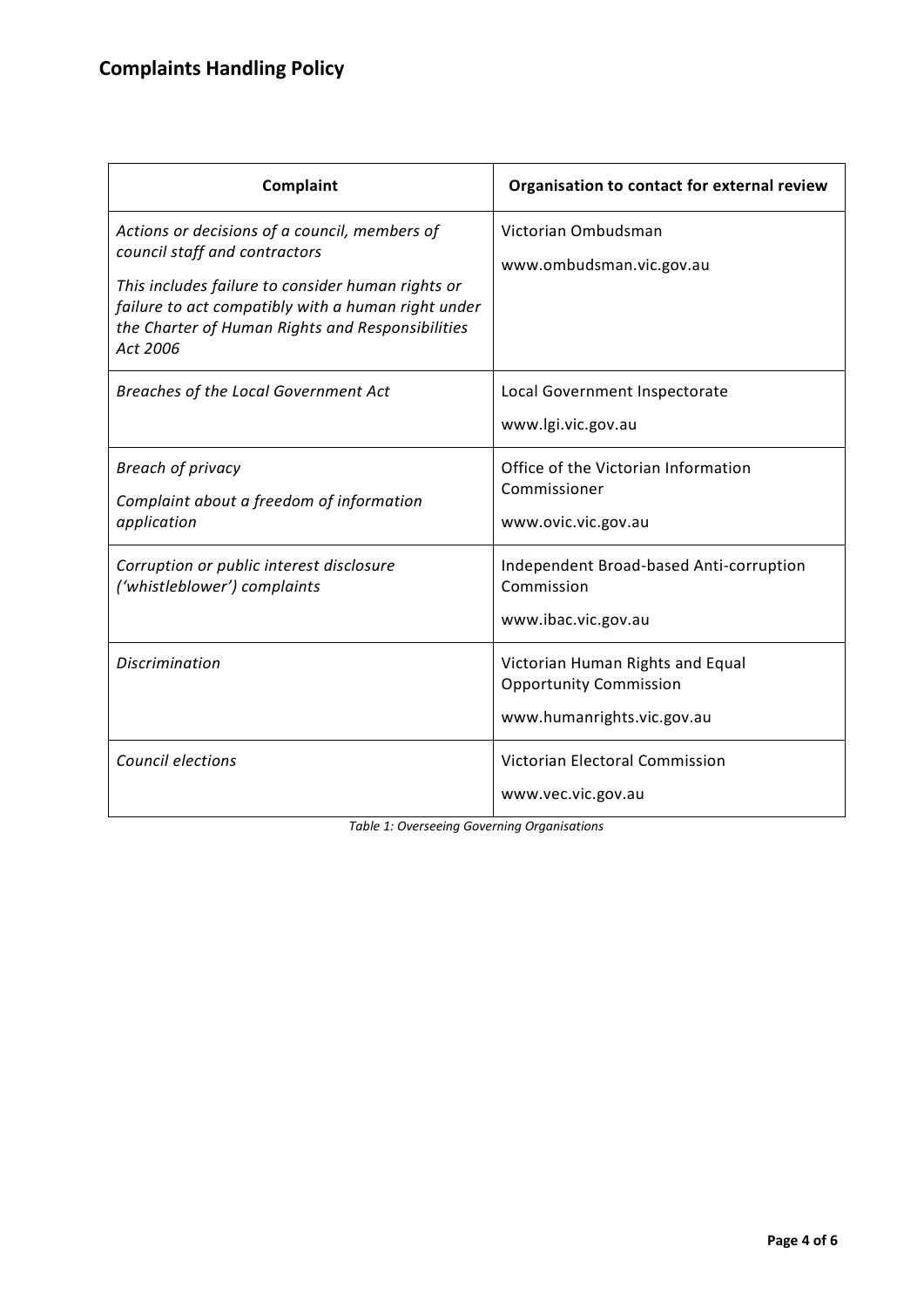#### **Responsibilities**

All members of council staff, councillors and council contractors are responsible for contributing to the complaints process. All complaints are recorded according to the *Public Records Act 1973* and *Information Privacy Act 2000*.

- **1.** Chief Executive Officer
	- (a) Is to receive, investigate and manage any escalated complaints that cannot be resolved at the Director level.
- 2. Directors, Managers and Coordinators
	- (a) Recruiting, training and empowering staff to resolve complaints promptly and in accordance with the council's policies and procedures.
	- (b) Managing conflicts of interest in the complaint process.
	- (c) Reporting on and identifying improvements from complaint data.
	- (d) Supporting staff who receive and process complaints.
- 3. All members of council staff and contractors
	- (a) Familiarising themselves with this policy and the council's complaint process.
	- (b) Assisting members of the public to make a complaint.
	- (c) Cooperating with council's complaint processes.
	- (d) Treating members of the public respectfully and professionally.

## **COMMUNICATION**

This is policy will be communicated and distributed across all business units and functions by the CEO in conjunction with the Executive Management Team. This policy will be made available on Council's website.

#### **REFERENCE TO CURRENT OR PREVIOUS LEGAL /COUNCIL PLAN / POLICY**

- Local Government Act 2020
- Information Privacy Act 2000
- Public Interests Disclosure Act 2012
- Public Interest Disclosure Policy
- Public Transparency Policy
- Dealing with Unreasonable Conduct and Vexatious Behaviour CEO Directive (2021)
- Customer Service Charter
- Victorian Ombudsman Councils and complaints *A good practice guide 2nd Edition – July 2021*
- Public Records Act 1973
- Freedom of Information Act 1982
- Complaint Handling Policy 2019 (INTERNAL18/978)
- Councillors' Code of Conduct